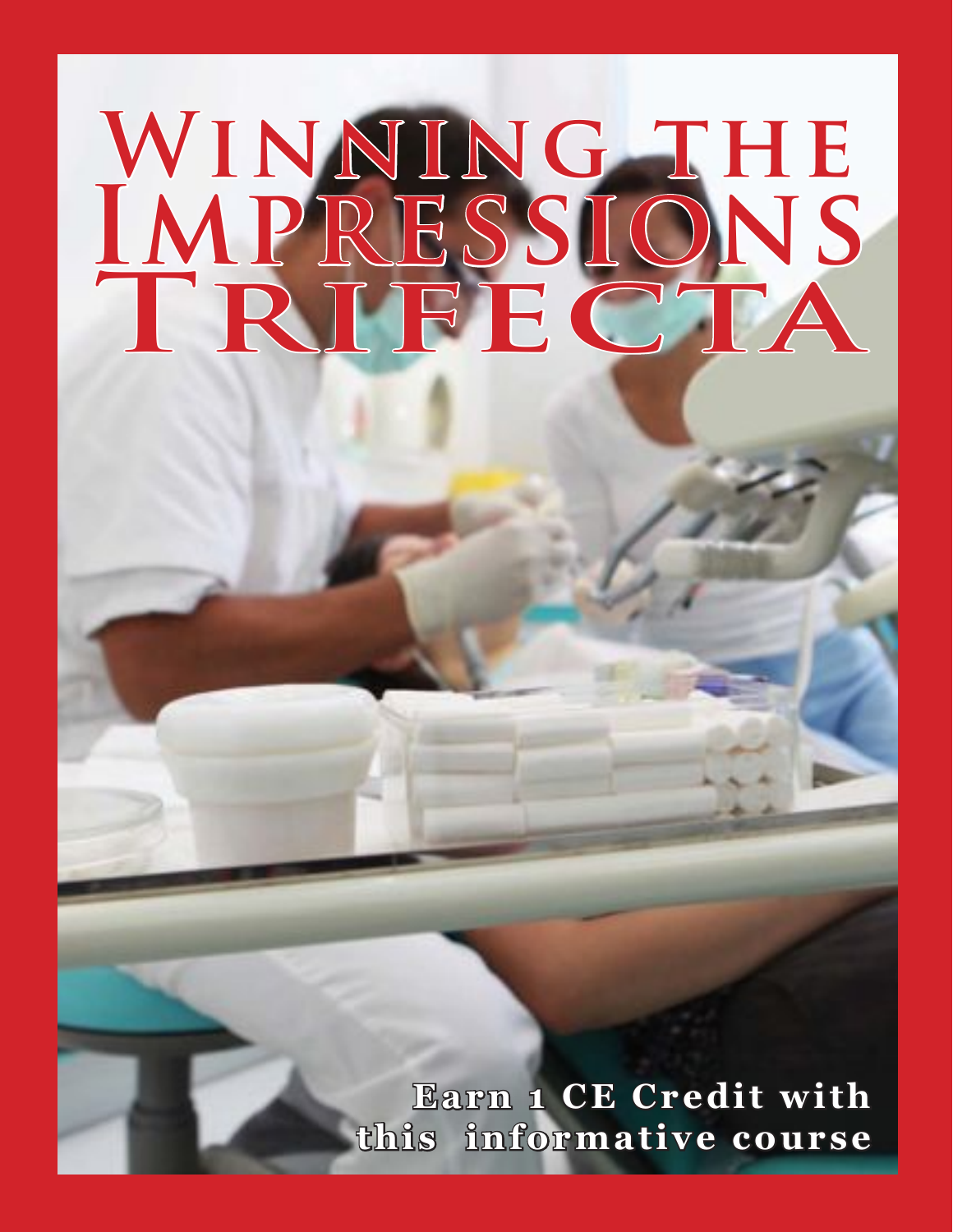# **IMPRESSION TRIFECTA: THREE TOOLS AND TIPS TO BETTER IMPRESSIONS**

We are in the middle of a digital revolution in dentistry yet we daily must revert to using some of our vintage tools to obtain dental impressions. Most impression articles focus on the impression material. This article will demonstrate how to use three unique impression accessories or tools along with clear thermoplastic impression trays to obtain perfect full arch impressions for bleaching trays, sleep apnea appliances, night guards, orthodontic and prosthodontic models.

The trifecta to perfect impressions will refer to the '5th Hand' lip and cheek retractor, the 'Dam-it' post-dam membrane and the **Occlusal Sweep** shown in figures 1, 2 and 3. When used in combination they will eliminate most, if not all of the problems associated with full arch dental impressions.

Every impression starts off with the impression tray. Custom trays are the gold standard. In order to fabricate a custom tray, a preliminary impression is taken with alginate (irreversible hydrocolloid), poured in stone and wax placed over the teeth with rest stops cut into the wax relief to limit seating and movement of the custom tray. Figure 4 illustrates this process. They can then be fabricated with self or light cured materials in your office or laboratory at significant cost or loss of time. Since the posterior of the tray seats against the palate and the tray has a solid design, the impression material is hydraulically forced up and around the teeth vielding perfect detail.

**By Drs. Marshall Fagin** and Marc Gottlieb

### **ABSTRACT**

This lecture will cover all the current techniques and provide insight into future techniques for taking dental impressions. will cover elastormeric  $It$ materials, tissue management, and which digital impression system to consider for your practice.

### **LEARNING OBJECTIVES**

- 1. To understand what materials and technology is available today for taking dental impressions.
- 2. Be able to manage soft tissues and the patient for the various types of impressions needed for fixed prosthetics and full arch models.
- 3. Determine which system is best for your practice and distinguish a perfect impression.



Figure 1



Figure 2



Figure 3

Figure 4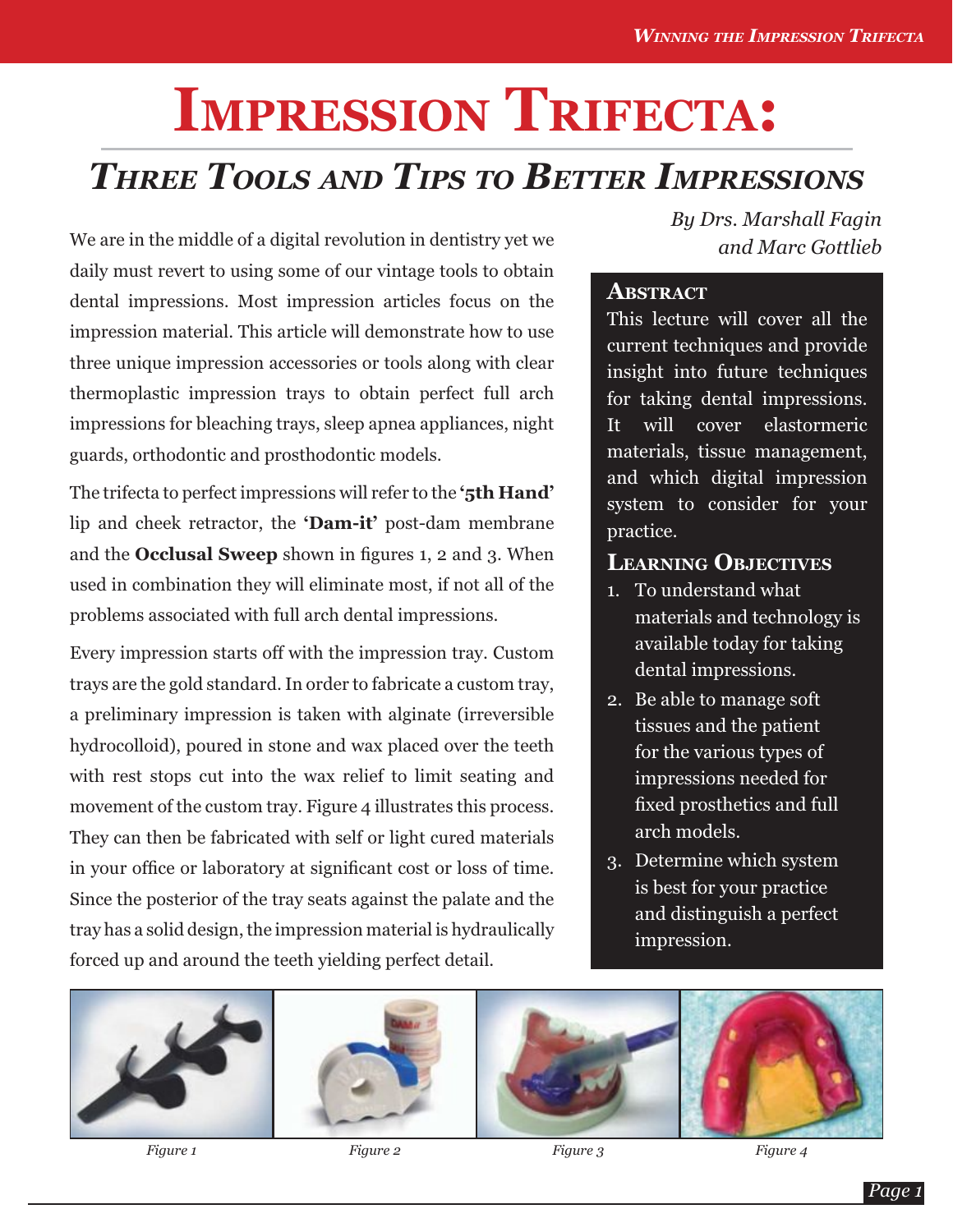

Figure 5



Figure 6



Figure 7



Figure 8



Figure 9



Figure 10



Figure 11

One step below the gold standard is the all metal tray. Metal trays are rigid with mechanical features welded internally which locks the impression material into the tray. They can also be perforated to add mechanical retention of the impression material, but this reduces the pressure and flow of the impression material up and around the teeth. Since most metal impression trays are solid and opaque, it is impossible to customize them to fit around lingual tori, buccal exostosis, or malpositioned teeth. When brand new, they are shiny and impressive. Once cleaned and autoclaved they oxidize, turn dark and stain, no longer looking sterile to the patient.

Today we live in a clean, disposable world and plastic impression trays have superseded the use of metal trays and many times custom trays. Using a **clear** disposable solid impression tray as shown in figure 5, allows easy visualization of the underlying anatomy. Solid trays support the impression material and force the material apically. Solid trays work exceptionally well with polyether materials and rarely require an adhesive. Alginate and polyvinyl (PVS) requires an adhesive and perforations to lock the material inside the tray. Perforated versions are available from the manufacturer or you can perforate the trays with a number 8 round bur. With the extremely heavy bodied PVS materials currently in use, the large perforations found in the tray allows some hydraulic pressure relief when seated. All plastic trays can be manipulated with heat, just like dental compound, to create a custom tray. A Bunsen burner or butane torch will allow you to modify a specific section of the impression tray (figure 6). Wet your forefinger and thumb or use a Sargeant pliers to bend the tray into any shape needed to clear the abnormality. Cool down the plastic with cold water or room temperature air and it has the same hardness as before. Try the tray back into the mouth, further customize the palatal section of the tray with wax, acrylic or heavy stiff bite PVS and your first step to a perfect impression is finished.

When restoring implants, the clear disposable plastic impression tray allows precision placement of holes over the implant copings and their abutment screws for ease of accurate positioning with an open tray impression technique. This technique reduces the chance of misplacing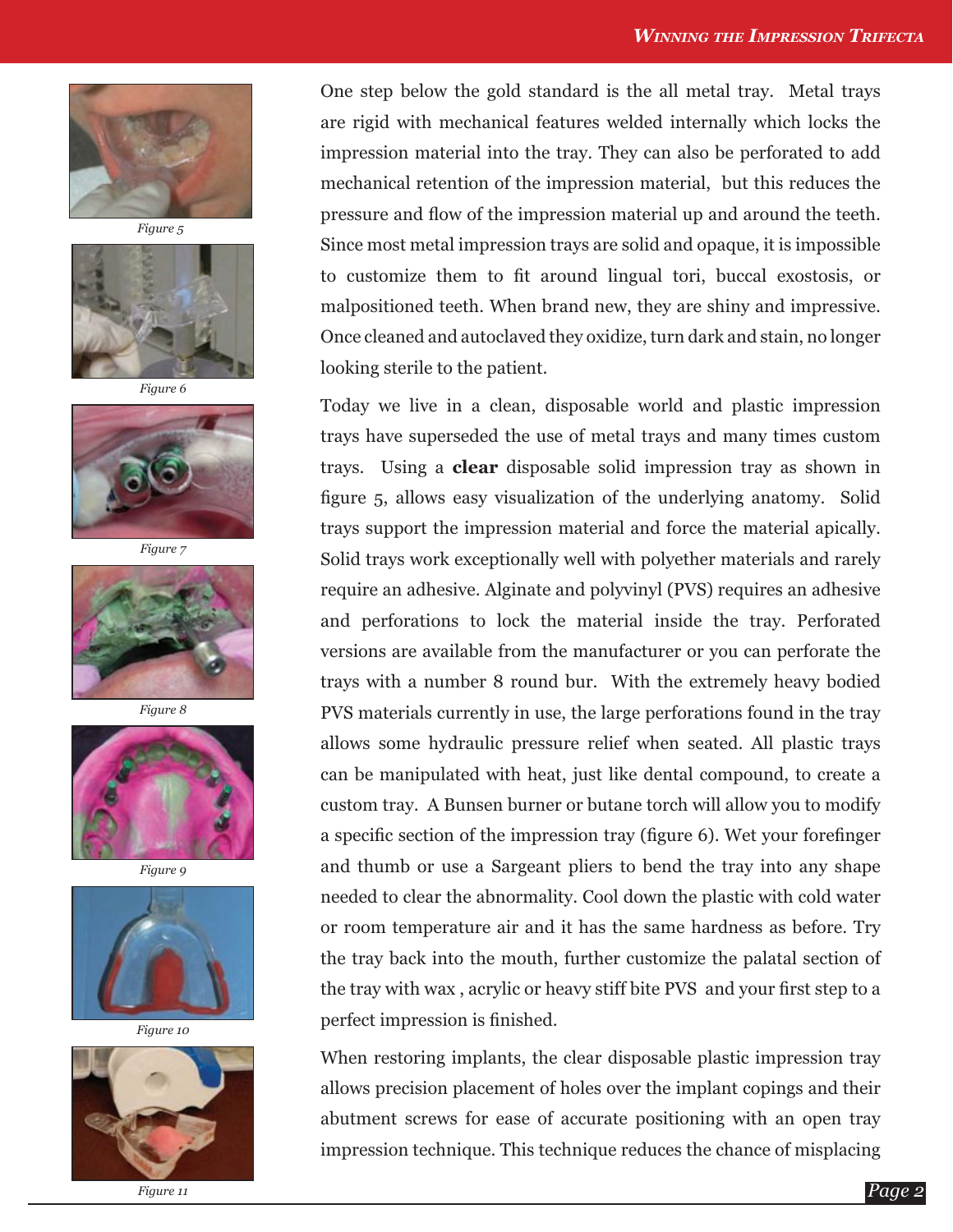the transfer copings back into the impression. It also eliminates distortion of the impression upon removal and makes it easier to remove the impression from the mouth when the implants are not parallel. Figure 7 demonstrates the marking of the holes and the placement of the holes to allow try- in of the impression tray. Once the tray is seated the excess impression material is swept away to expose the screw heads. The exposed screws and final impression are shown in figures 8 and 9.

When using metal or plastic impression trays, the next step is to close off the back of the tray. All classes of impression materials at first flow like a liquid that gels into a solid state. Liquids will follow the path of least resistance. Upon seating a loaded impression tray into the mouth, the path of least resistance is the soft palate and the material tends to run or drip down the patient's throat. In an effort to slow down this cascade of material, many doctors will use a bead of wax. Figure 10 demonstrates an impression tray with a wax post dam and palatal stop. This rim of wax creates a speed bump which rarely adequately stops the flow of impression material.

Dam-it post dam membrane is a microporous membrane designed to form a fence, redirecting impression material up into the labial fold and hamular notch (figure 11). It's been proven clinically to be compatible with all impression materials. Simply place a strip of Dam-it membrane across the posterior of any tray. The weight of the material prevents it from imploding until seated. It's the same analogy to a swimming pool. Once filled with water the walls remain upright until emptied. Dam-it's microporous design ensures that it becomes incorporated into alginate, polyether and polyvinyl impression materials. Figures 12 and 13 illustrate the outstanding detail of the tuberosity region along with the hamular notch. It eliminates the pulls and drags frequently found in this area of an impression and helps to better capture the distal of second and third molars.

Prior to taking an impression with any material, have the patient brush their teeth and rinse out their mouth. This removes the chance of debris remaining on the teeth. Once settled back in the chair, insert an appropriately sized '5th Hand' lip and cheek retractor (figure 14). This simple device provides better access to the oral cavity and at the same



Figure 12



Figure 13



Figure 14



Figure 15



Figure 16



Figure 17

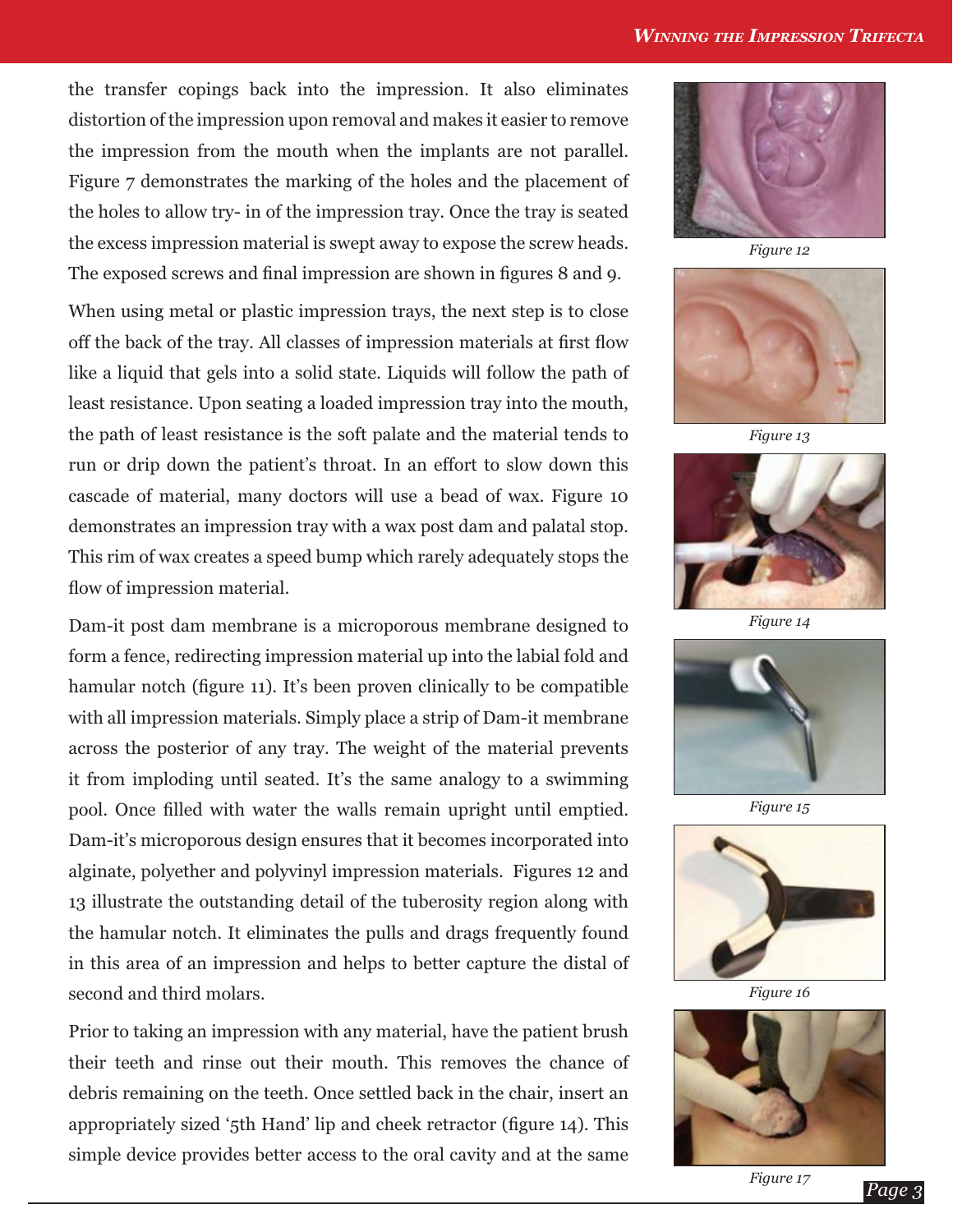

Figure 18



Figure 19



Figure 20



Figure 21



Figure 22



Figure 23

time prevents the patient from catching their upper lip on the impression tray. Bend the flaps in the posterior, as shown in figure 15, to conform to the plane of the cheek. These flaps were designed to hold Dry Angles in place and also cause ischemic compression of Stensen's Ducts blocking the flow of saliva. White foam pads are provided by the manufacturer to be placed on the periphery to provide a cushion against the alveolar ridge (figure16). When taking impressions requiring full detail of the labial fold, you can place material onto the retractor and then sandwich the loaded tray onto the retractor (figure 17). The '5th Hand' retractor is them pulled straight out before the impression material sets. At this point manipulate the upper lip and you have captured the labial fold (figures 18 and 19). This technique works with all materials.

Another clinical tip is to create sides on all your triple tray impressions prior to loading the tray material on the tray (figure 20). This minor step supports the material and prevents the running or pulling away of the impression material (figure 21).

Many orthodontic and removable prosthetic impressions require a very detailed monophasic polyvinyl impression. The Occlusal Sweep (figure 22) is an inexpensive applicator that is placed over the standard dynamic mixing tip. Cut the sides of the nozzle on the sweep to form leaves or flaps that will redirect the impression material over the occlusal, buccal and lingual surfaces of the teeth. The dental assistant will mix the material for the impression tray. When the tray is loaded halfway and the '5th Hand' is in place, the occlusal sweep is placed over the most distal tooth and the material is rapidly expressed in a sweeping motion towards the midline and then repeated for the other side (figure 23). The loaded tray with Dam-it across the back is seated apically and the retractor pulled straight out and removed before the material sets. Once the impression material completely sets, remove and inspect the impression.

With the use of these three simple tools along with the use of the clear **thermoplastic** tray, you can win the trifecta of impressions. All three accessories, the '5th Hand', the Dam-it membrane and the Occlusal Sweep are uniquely designed tools to allow dentists and their assistants to make accurate and predictable dental impressions. [End]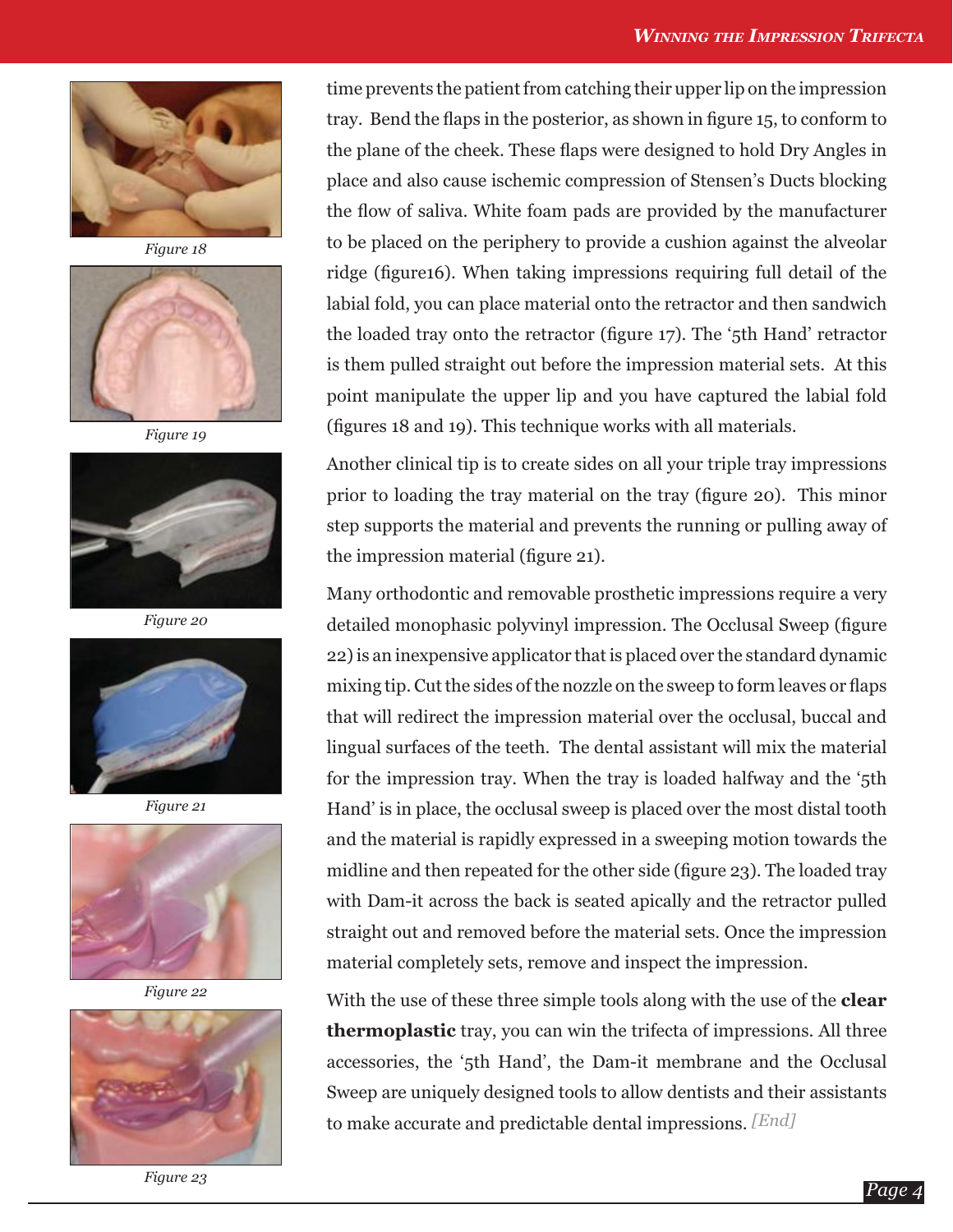### **Marshall D. Fagin,** D.D.S., Prosthodontist

Dr. Fagin received his dental degree from the State University of New York at Buffalo School of Dental Medicine in 1970 and his Certificate in Prosthodontics in 1972 from Boston University.

An international lecturer and educator for almost 35 years, Dr. Fagin frequently updates his colleagues on the most recent advances in cosmetic and reconstructive dentistry. He is currently a part-time Associate Professor in the Dept. of Graduate Prosthodontics at SUNY at Buffalo School of Dental Medicine and has conducted

several "Hands-On" courses for dentists on "Anterior Esthetic Makeovers" at the school's Esthetic Dentistry Education Center and for the University of Florida School of Dentistry's Mastership Program. He was voted by his colleagues to "Best Dentists in America" 2004/2005, 2008 "Global Who's Who Man of the Year" in Dental Health, "Top Dentists" 2008 and was elected to faculty membership in the Honorary Dental Society Omicron Kappa Upsilon. He was awarded Diplomat status in the International Congress of Oral Implantologists in 1994 and is an honored Fellowship recipient of the International College of Dentists (1993) for his contributions to Dentistry.

Dr. Fagin is also an active member of the American Academy of Fixed Prosthodontics, the American College of Prosthodontists, and Alpha Omega International Dental Fraternity. To learn more, see his website at www.transformyoursmile.com.



Dr. Marshall D. Fagin

## **Marc Gottlieb,** D.D.S., Dental Anesthesiologist

Dr. Marc M. Gottlieb was born and raised on Long Island, attended undergraduate at Union College in Schenectady New York and Dental School at the University of Buffalo. While at the University of Buffalo he received several academic scholarships, awards and fellowships.

After graduation from dental school Dr. Gottlieb went on to a two year post-graduate residency program at Long Island Jewish Medical Center. The first year as a PGY1 in a post graduate general practice program and the second as a PGY2 as a medical anesthesia resident. This unique opportunity provided advanced training in anesthesiology exposing him to and all the specialties of medicine and dentistry. Dr. Gottlieb utilizes local anesthesia, hypnosis, oral and i.v. sedation to treat the apprehensive, unmanageable and medically compromised patient that would normally go untreated.

Dr. Gottlieb is currently on staff at Stony Brook University Hospital, maintains a full time private practice, lectures all over the country and has authored over a dozen dental articles. In 1987 he started Affordable Dental Products, Inc., and patented the Crystal Tray Impression System.



**Dr. Marc Gottlieb**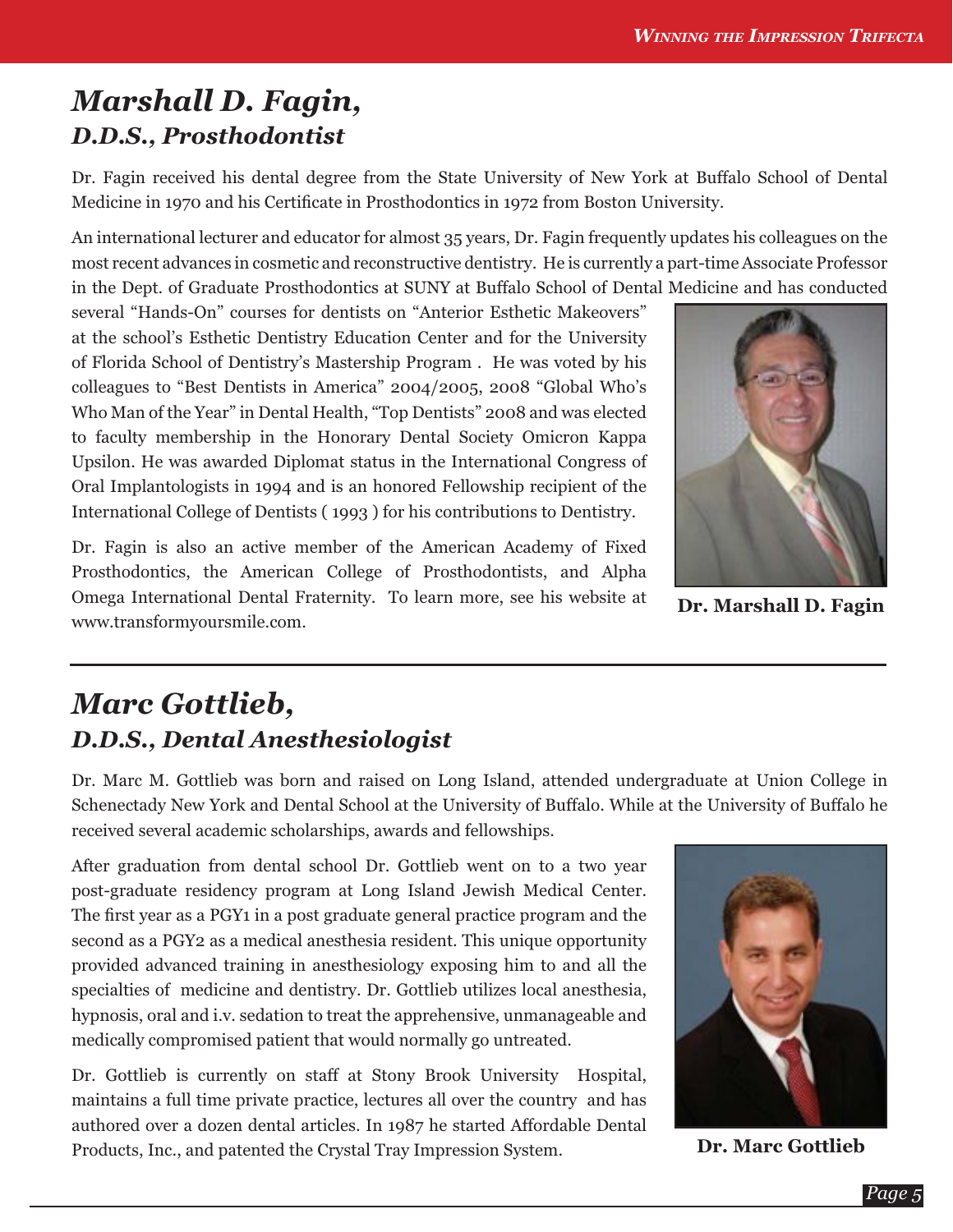### **Objective:**

There are certain challenges to overcome in order to take a perfect impression. A perfect impression captures the entire labial fold, is free of voids, pulls, and tears and extends to the hamular notch. This article demonstrates how to use the 5th hand, Occlusal Sweep and Dam it! membrane to reproduce the anatomic detail often lacking.

# **Course Review Ouestions**

### 1. The 5th hand is used to:

- a) Retract the Lips and Cheeks
- b) Prevent the lip from getting caught inside the impression tray
- c) Holds dry angles against Stensen's duct blocking the flow of saliva
- d) Ischemically close off Stensen's Duct if no dry angle is used
- e) All of the above
- 2. True or False. The Dam it! microporous membrane is compatible with all current impression materials.
	- a) False
	- b) True

### The advantages of a clear disposable impression tray are: 3.

- See the underlying anatomy and easily molded to form a custom tray a)
- b) Costs the same as a custom trav
- c) Can be autoclaved for sterility
- d) Easily modified and used for an open tray implant technique and sides can be cut off to accommodate tori
- e) Answers a and d

### 4. Dam-it forms:

- a) A fence across the back of a metal or plastic tray forcing the impression material apically
- b) A speed bump slowing down the flow of material down the esophagus
- c) A gel speeding up the set of poly-ether impression material
- d) A barrier across custom trays reducing the amount of impression material used

### Select the correct statement or statements: 5.

- The Occlusal Sweep is an inexpensive applicator that is placed over the standard dynamic a) mixing tip to redirect the flow of impression material against the teeth
- b) The Occlusal sweep is used prior to an impression to remove food and debri from the teeth and eliminates the rinsing step saving time and money
- The Occlusal sweep is designed for use with monophase or regular body impression material  $c)$ to create a three dimensional "finger sweep"
- The Occlusal sweep is best used for triple tray and quadrant impressions with light or extra d) light impression material
- e) Answers a and c

Caution: After reading this article the techniques, procedures, theories and materials presented herein, you must make your own decisions about specific treatment for patients. Use your professional judgement to determine your need for further clinical testing and education.. You must use and rely on your own clinical expertise before trying to implement new procedures. You are encouraged to participate in additional hands on participation courses.